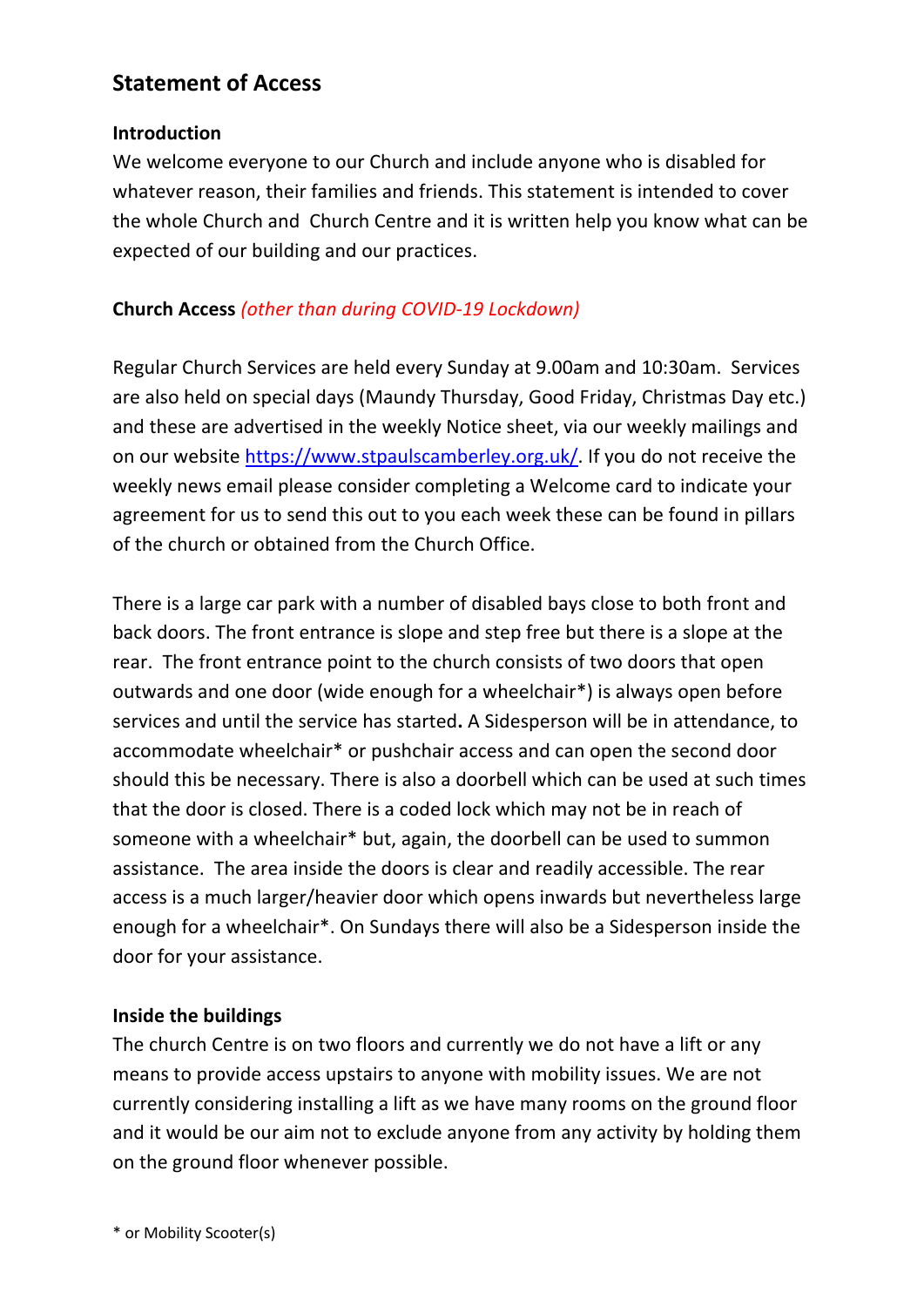The seating in the Church itself is flexible and chairs (some with arms some without) can easily be moved to make access for wheelchairs<sup>\*</sup>, aisles are kept free. The chairs with arms for those who may need support to get up and down can easily be moved if required to wherever you choose to sit.

## **Hearing Assistance**

The Church is fitted with an induction loop system for the benefit of hearing aid users. A large screen at the front is used for the 10:30 service and a PA system is used for most services. All words for the 10:30 service are on the screen. For the 9:00 service we provide printed Orders of Service and large print is available from the Sidespersons should they be required.

# **Church Services**

At various times during services the presiding minister will invite the congregation to stand. You are most welcome to remain seated if this is more comfortable for you or is necessary due to your personal circumstances. There are two steps up to the Chancel and there are handrails for anyone unsteady on their feet and a mobile slope available for wheelchair\* users should access to the altar be necessary.

It is our practice to bring Holy Communion to anyone who may prefer this because of difficulty in reaching the chancel steps or for other practical reasons. Gluten free bread is available for those that require it. Please let a Sidesperson know if this would be useful to you. The non-alcoholic wine is available at 9am communion service but at the 10.30am service only non-alcoholic wine is used.

# **Comfort facilities**

We have a large disabled toilet on the ground floor of the church centre that will easily accommodate a wheelchair\* and a further toilet at the back of the church with a handrail, both have baby changing facilities. There is currently no alarm system fitted.

# **Church Letting**

Any application to use the Church Centre for Community Groups or private family events can be made through the Church Office and are subject to the Terms and Conditions of the Letting Policy, a copy of which can be obtained from the Office. The Church retains the right to refuse such applications, if for example, it is a political party with extremist views, or its use would not be appropriate in a place of Christian worship.